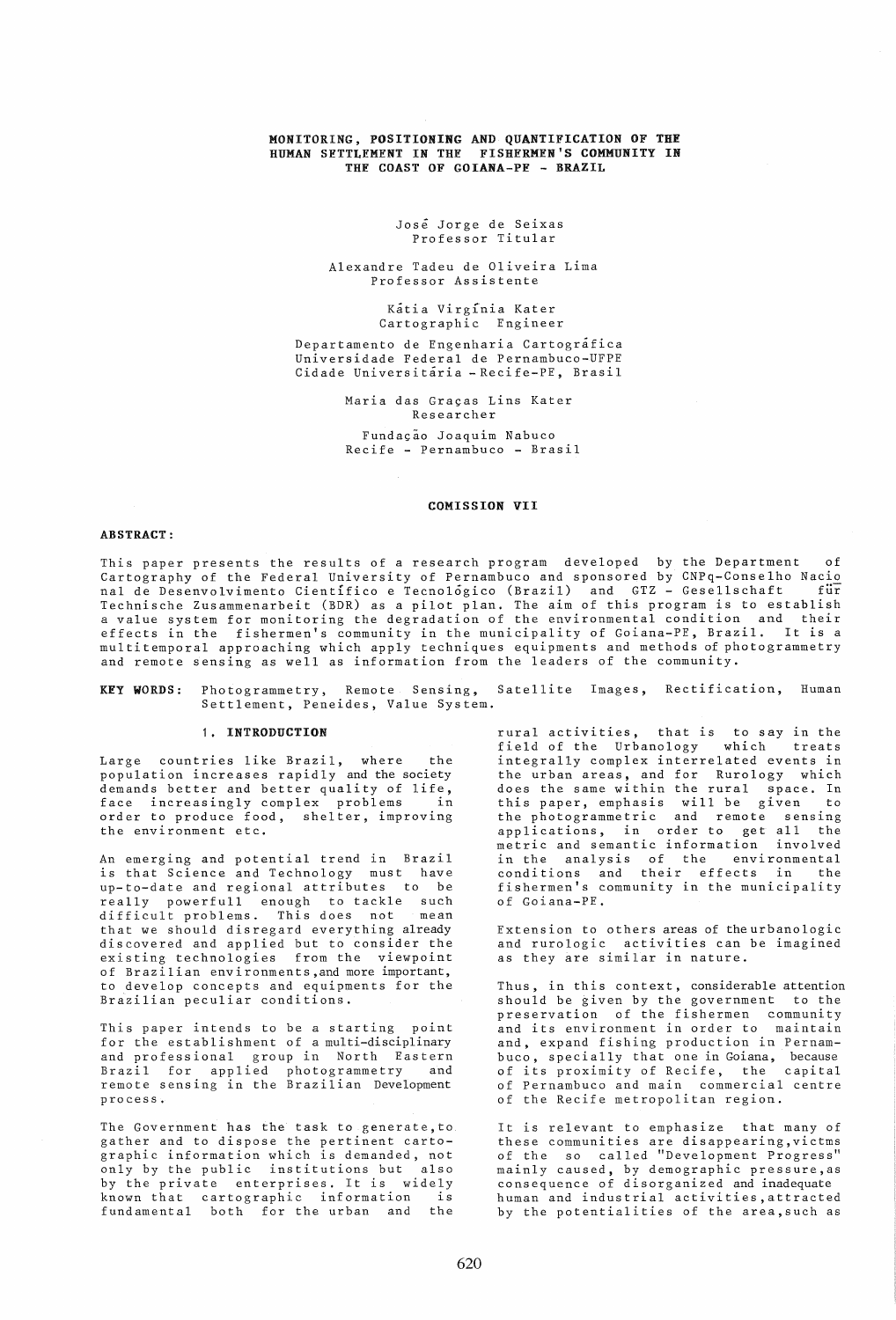its sunny climate and beautiful environment, Then, a special attention should be given<br>to the survival of the fishermen's to the survival of communities.

The usual and frequent expulsion of fishermen from their original habitat, the inadequated<br>occupation of the shores through many occupation of the shores through land parcels for the medium and rich groups and the exploitation of the fishermen<br>by bad merchants were the main aspects by bad merchants were observed during the field work phase.

The expulsion of the fishermen led and encouraged a new form of occupation through illegal settlement (invasão) organized by<br>themselves. On the other hand, many thems elves. On the other, hand, many<br>enterprises are planning allotments in enterprises are planning allotments inadequate areas most of them, only looking for profits. This fact has causes many problems by filling borders of the rivers and mangroves, essential for marine life because they are used as natural nurseries for shrimps, crabs, oyesters etc.

Given all these problems, this research aims to present a base for evaluating the social and economic impacts caused in this environment.

#### 2. AREA STUDY

In order to tackle the main problems<br>regarding environmental control in the regarding environmental control  $in$ fishermen communities, the study established an area for research in river delta in the north of Pernambuco This area was selected considering criteria<br>of desirability and feasibility. It is of desirability and feasibility. limited at North and South respectively, by the UTM coordinates 9.164.000m N and 9.150.000m N, at East by the Atlantic Ocean and at West by 296.000m E. The area has approximately 3111 ha, Fig. 1- Location of the Area of Study and Fig. 2-Satellite Image of the Area of Study.



Fig. 1- Location of the Area of Study

## 3. METHODOLOGY

The Fig. 3 presents the general structure of the methodology applied in this research.





#### 3.1- Problem Formulation

During the phase of problem formulation for decision making, a well balanced set of rules was used involving the influencing factors classified as affecting desirability and influencing feasibility.

Desirability was judged by means of value parameters and feasibility was judged by means of value objetives.

Thus, the general decision involved the whole class of 'fishermen in the community, technicians and professors, most of them working in the Department of Cartography.

## 3.2- Collection of Existing Information

In this phase special care should be taken to get all the pertinent existing information which directly and/or indirectly affects the project. The collection should cover<br>a wide range of tecniques ranging from a wide range of tecniques ranging local observation to remote sensing (satellites). Much of the information derived from them can be obtained from aerial photographs.

The existing information can be given in the form of:

- Survey Photography (multi-temporal)
- Satellite Images (Landsat TM, Spot)
- Hydrographic Map
- Topographic Maps at different scales (coast, border of the rivers and mangroves)
- Geological Map
- Geomorphological Map
- Survey Network
- Documents from classes entities and others

## 3.3- Specification For Information Acquisition

Much of information to be acquired and handled in project concerns the digital terrain data. For this acquisition we may use differents methods such as ground survey,topografic and photogrammetric maps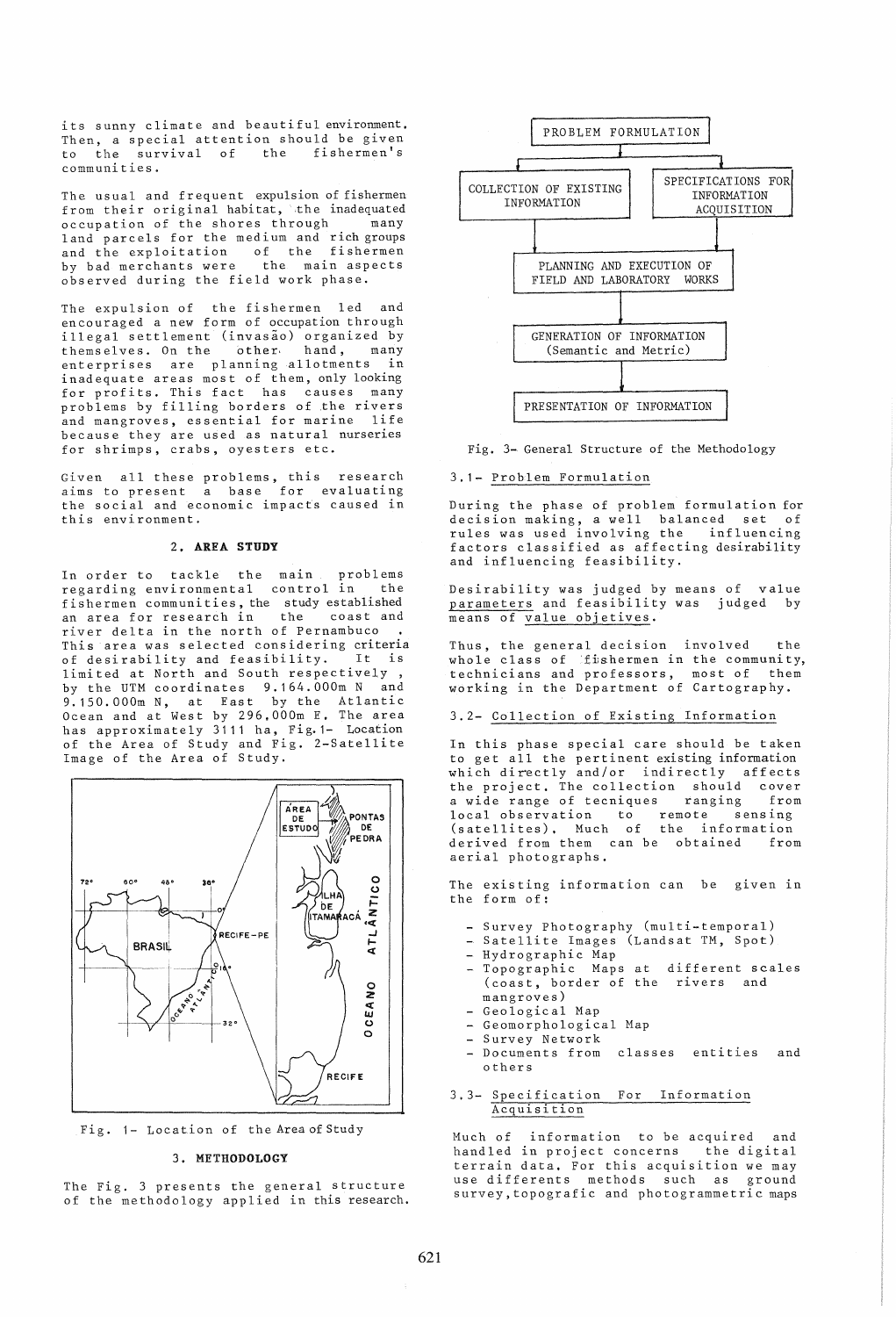

Fig. 2 - Satellite Image of the Area of Study

and satellite images. These,specifications should be related to the area of study,the classification of items of information and the presentation of the information.

- 3.4- Planning and Execution of the Field and Laboratory Works
- The field work comprised:
	- Definition of the sample area applying the supervisioned process of digital classification with TM images and the interpretation of aerial photographs;
	- Review for the definition of some anomalous area during the process of digital classification when it presented difficult correlation;
	- Elaboration of precise survey using questionary among the leaderships of the community regarding land occupation, polluted areas and environmental degradation, and

- Analysis of the existing basic ground control and planning of the additional ground control involved in the process of the photogrammetric restitution and in the establishment of the pattern recognition (geometric pattern) to be used during the process of rectification of the satellite images.

The laboratory work comprised:

- Interpretation of orthophotocartas aerial photographs and satellite images with a defined temporal resolution. For mapping purpose, evaluation and later on comparing the effects caused by natural and anthropic changings;
- Elaboration of the thematic maps, and
- Analysis of the questionaries applied to the community's leaderships.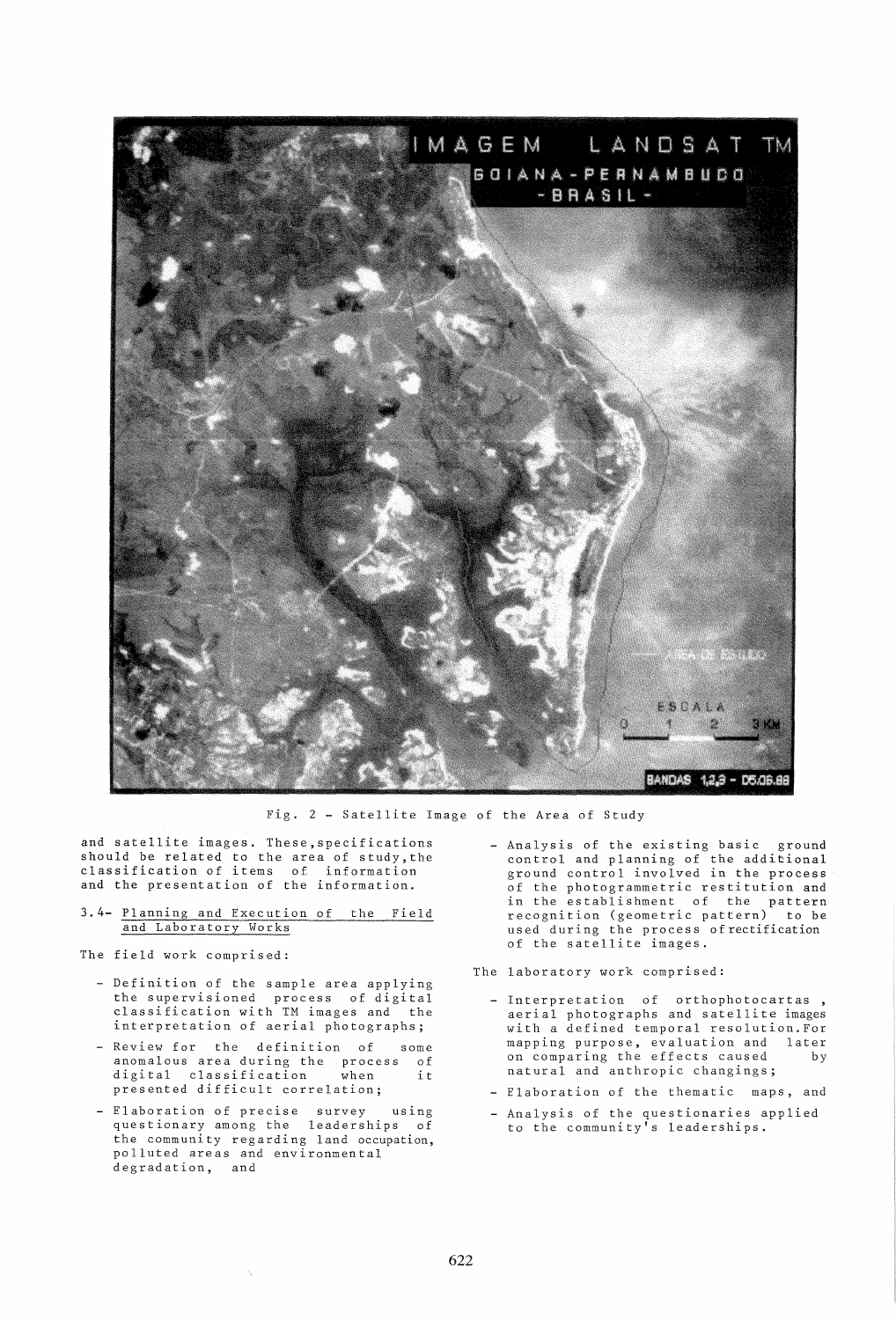#### 3.5- Generation of Information (Semantic and Metric

The generation of information was carried out in the laboratories of the Cartographic<br>Engineering Department of the Federal Engineering Department of University of Pernambuco.

- Remote Sensing Laboratory:

It was used the Earth Resources Data Analysis System-ERDAS as software. For hardware a terminal with a Compaq Deskpro Computer 386/20, a video Mitsubishi, a Cipher 9000, a text printer RIMA,an image printer Textronics 3693DX and a tablet digitizer DIG PAD were used.

- Photogrammetric Laboratory:

Planicomp System-Zeiss/Hewllet Packard Computer 9000A and Planitab Plotter TAB 110-Wild.

## 3.6- Presentation of Information

The information can be presented in various forms. However for operational reasons a visual display was preferred. Different possibilities of presentation of information can be classified as:

- Photographic Records (and printed)
- Digital Maps
- Tabular or Narrative
- Graphic-Symbolic Maps

## 4. SUMMARY OF RESULTS

The summary of results of the research are shown through the series of map and tables here presented.

Fig. 4 is a photogrammetric map obtained from 1:30.000 and restituted in the scale 1 : 10.000.

Fig. 5 is a line map acquired from an orthophotocarta in the scale 1:10.000. The photographs were taken in 1978.

Fig. 6 presents the automatic classification of the area of study using the ERDAS supervised method and a Lansat TM image obtained in 06.05. '88.

Fig. 7 presents a table with content of the most important features monitored for the years 1940, 1978 and 1988.

One can observe through the different classes analysed during the automatic process of supervised classification that is very simple to monitoring, positioning and quantification the global problem in the area study employing photogrammetry and remote sensing.

# 5. CONCLUSIONS

According to the results above observed and presented one can extract the following conclusions:

- The modifications occurred up to now in the soil use have shown up an intensive and usually anarchical process of urbanisation throughout the area and has created very severe problems in the human environment for the fishermen, in particular in long term.
- Expulsion of the original inhabitants ( fishermen) mainly from the area near to the coast, obliged them to go to<br>the neighborhood incentiving the the neighborhood incentiving illegal occupation (invasão) in other allotments and consequently, created a very high instable situation among other dwellers.
- · A large destruction of the mangroves in the area caused a drastic reduction of the peneides mainly in the Z-3 Colony which corresponds to the shores of Pontas de Pedras, Catuama, Carne de Vaca e Tabatinga. This fact contributed to aggravate the social and economic problems in the whole community,
- On top of everything the use of photogrammetry and remote sensing has constituted a powerfull tool for monitoring, positioning and quantifying; the impacts of tourism and, human and industrial settlements over the coastal and delta areas of Pernambuco State. Its use allow a rational management of the exploitation and/or protection of the area, particulary because the conventional investigation means are costly, demand time and are difficult to operationalize.

#### 6, BIBLIOGRAPHY

CHESTNUT, H. 1976. Systems Engineering Methods John Wiley & Sons.

MAKAROVIC, B. 1976. Systems Engineering Methods, Lecture Course for I.T.C.- International Institute for Aerospace Survey and Earth Sciences, Enschede the Netherlands.

SEIXAS, J.J. de, 1976. Urban Information System for Civil Engineering-An Experiment on Data Acquisition. I.T.C.- International Institute for Aerospace Survey and Earth Sciences, Enschede the Netherlands.

SEIXAS, J.J. de, 1988. Photogrammetry Applied to Oceanography, Federal University of Pernambuco. Recife,Pernambuco-Brazil.

TURNER, R.E. 1977. Intertidal Vegetation and commercial yields of penaeid shrimp.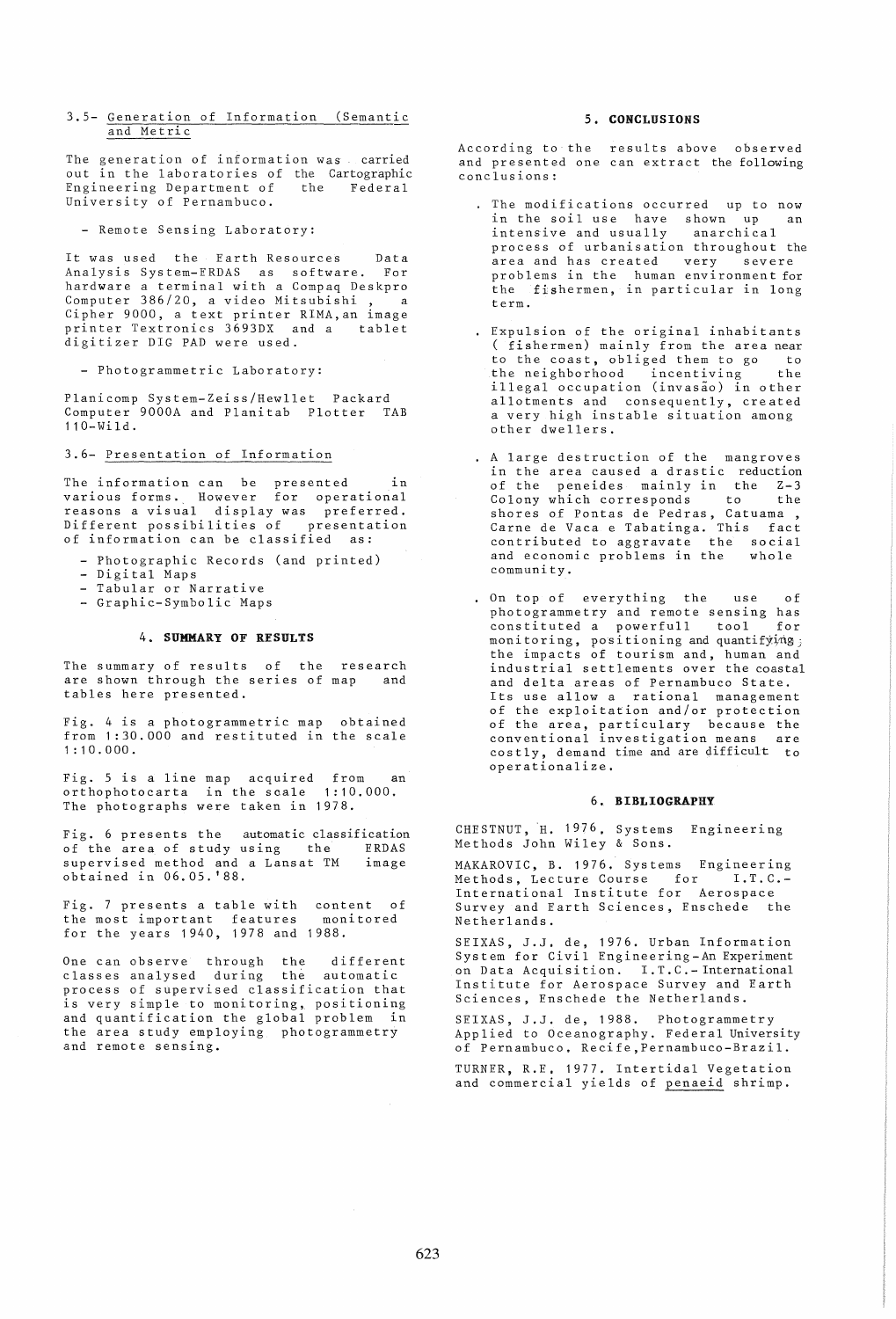